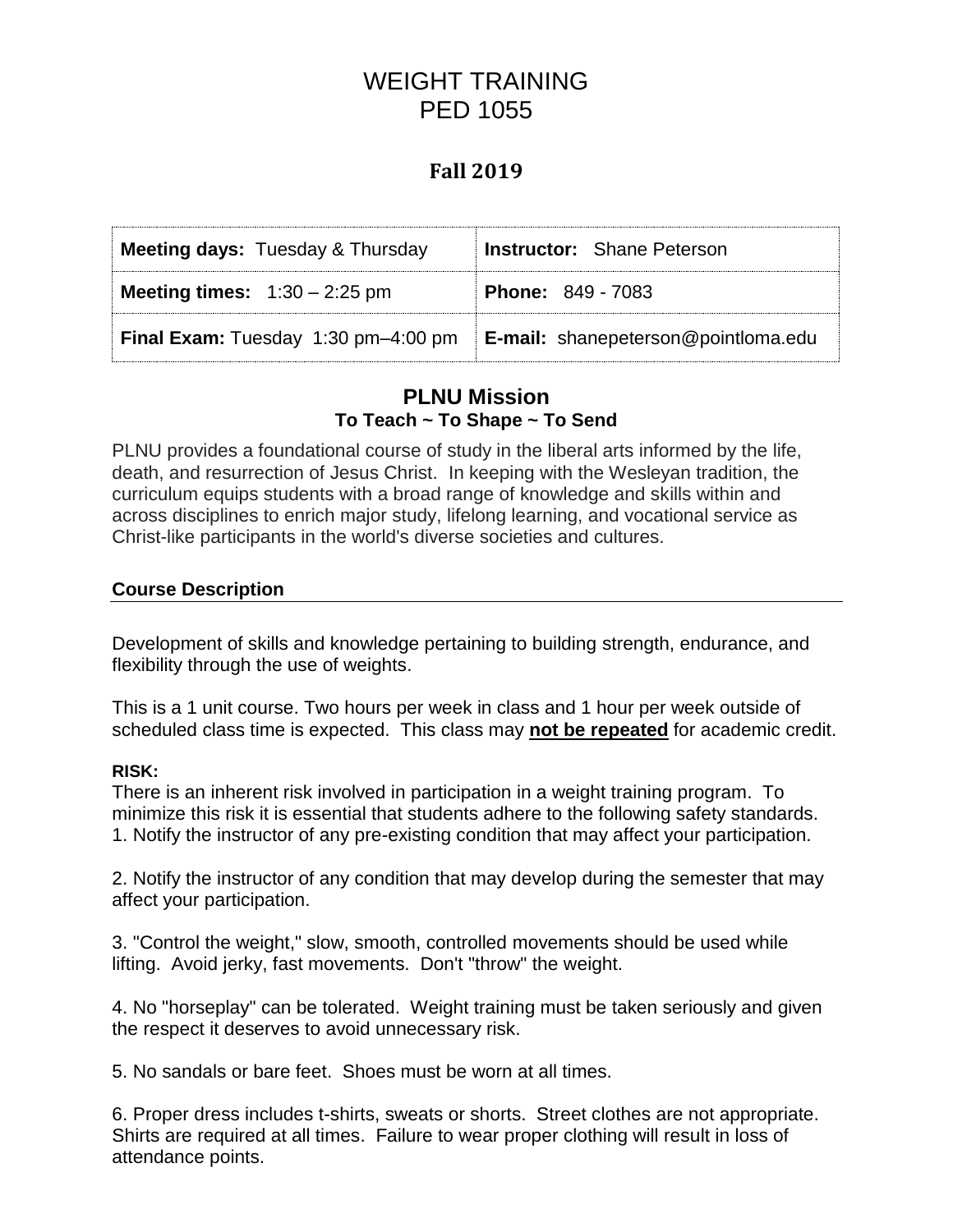#### **Required Texts**

None required. Handouts, demonstrations and lectures will be used.

#### **Student Learning Outcomes**

- 1. Students will develop proper lifting techniques involved in weight training.
- 2. Students will develop and practice proper safety techniques while training.
- 3. Students will demonstrate knowledge of different training systems.
- 4. Students will identify the location of and which lifts use the major muscles of the human body.
- 5. Students will participate in a personal weight training program and be able to develop a plan of their own.

#### **PLNU Academic Honesty Policy**

Students should demonstrate academic honesty by doing original work and by giving appropriate credit to the ideas of others. Academic dishonesty is the act of presenting information, ideas, and/or concepts as one's own when in reality they are the results of another person's creativity and effort. A faculty member who believes a situation involving academic dishonesty has been detected may assign a failing grade for that assignment or examination, or, depending on the seriousness of the offense, for the course. Faculty should follow and students may appeal using the procedure in the university Catalog. See [Academic Policies](http://catalog.pointloma.edu/content.php?catoid=41&navoid=2435) for definitions of kinds of academic dishonesty and for further policy information.

#### **PLNU Academic Accommodations Policy**

While all students are expected to meet the minimum standards for completion of this course as established by the instructor, students with disabilities may require academic adjustments, modifications or auxiliary aids/services. At Point Loma Nazarene University (PLNU), these students are requested to register with the Disability Resource Center (DRC), located in the Bond Academic Center. [\(DRC@pointloma.edu](mailto:DRC@pointloma.edu) or 619-849- 2486). The DRC's policies and procedures for assisting such students in the development of an appropriate academic adjustment plan (AP) allows PLNU to comply with Section 504 of the Rehabilitation Act and the Americans with Disabilities Act. Section 504 (a) prohibits discrimination against students with special needs and guarantees all qualified students equal access to and benefits of PLNU programs and activities. After the student files the required documentation, the DRC, in conjunction with the student, will develop an AP to meet that student's specific learning needs. The DRC will thereafter email the student's AP to all faculty who teach courses in which the student is enrolled each semester. The AP must be implemented in all such courses. If students do not wish to avail themselves of some or all of the elements of their AP in a particular course, it is the responsibility of those students to notify their professor in that course. PLNU highly recommends that DRC students speak with their professors during the first two weeks of each semester about the applicability of their AP in that particular course and/or if they do not desire to take advantage of some or all of the elements of their AP in that course.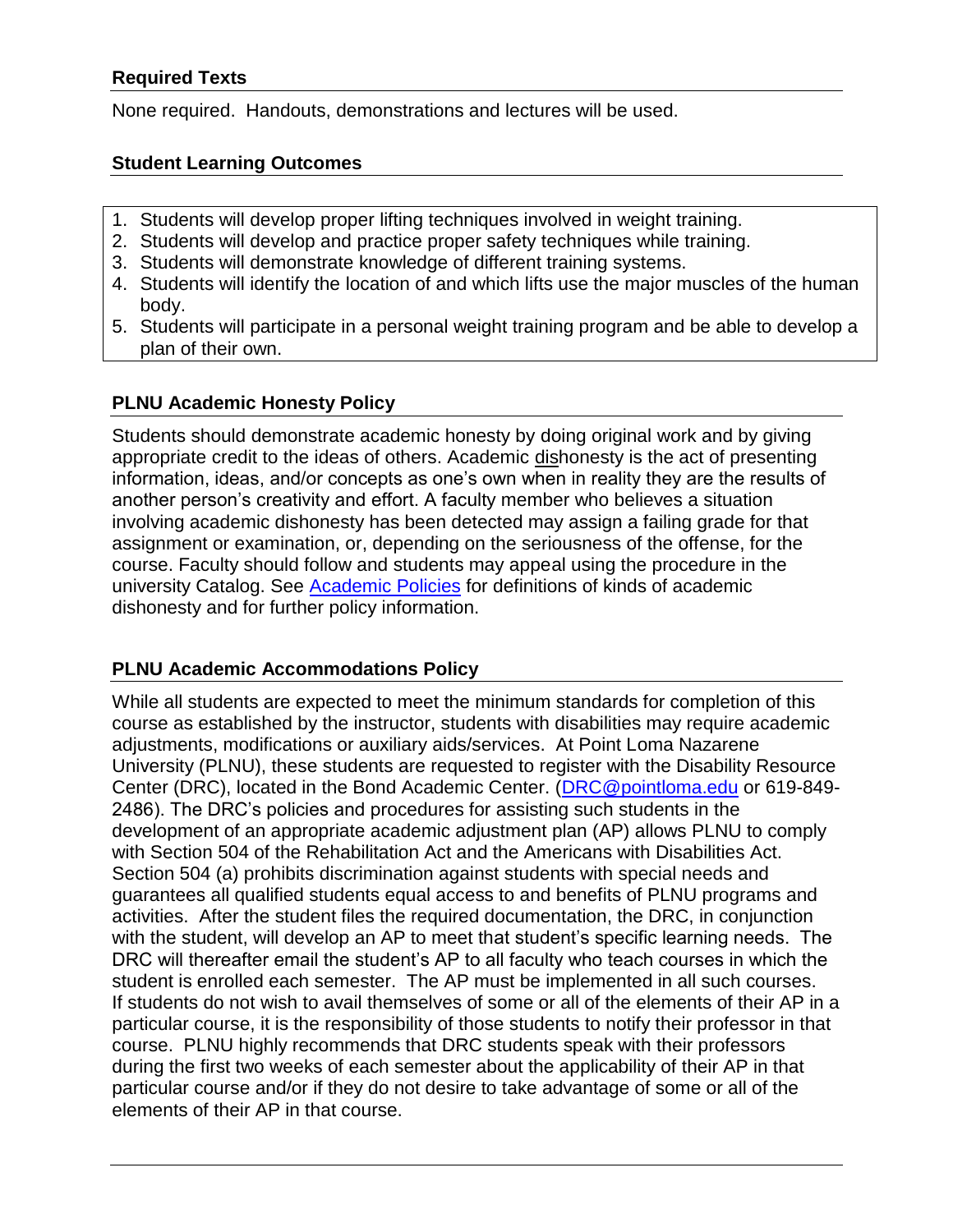### **PLNU Attendance and Participation Policy**

Regular and punctual attendance at all classes is considered essential to optimum academic achievement. If the student is absent from more than 10 percent of class meetings, the faculty member can file a written report which may result in de-enrollment. If the absences exceed 20 percent, the student may be de-enrolled without notice until the university drop date or, after that date, receive the appropriate grade for their work and participation. See [Academic Policies](http://catalog.pointloma.edu/content.php?catoid=41&navoid=2435) in the Undergraduate Academic Catalog.

## **PLNU Copyright Policy**

Point Loma Nazarene University, as a non-profit educational institution, is entitled by law to use materials protected by the US Copyright Act for classroom education. Any use of those materials outside the class may violate the law.

### **Final Examination Policy**

Successful completion of this class requires taking the final examination **on its scheduled day**. The final examination schedule is posted on the [Class Schedules](http://www.pointloma.edu/experience/academics/class-schedules) site. No requests for early examinations or alternative days will be approved.

### **Course Requirements**

PED 155 is a one unit activity class. **THIS IS AN ACTIVITY CLASS**. Therefore, you must be dressed appropriately for exercise each day unless otherwise stated. The expectation for this class is two hours per week in class and one hour per week out-side of class. (Lifting logs)

# **Philosophy**

**1. Knowledge:** This course is designed for you to learn basic knowledge necessary to be safe and effective while participating in weight training. Lectures, study guides, and handouts will explain human anatomy, proper form and technique, the muscles used in each exercise, and program design. Exams will measure your knowledge.

**2. Competency and Form:** During this course you will practice proper form while being critiqued by your instructor. You will show your competency by being able to perform exercises with proper form as well as being able to identify the necessary components of proper form.

**3. Effort:** Too heavy and/or too light of a resistance are both counterproductive.

Maximum effort while maintaining perfect form is our goal.